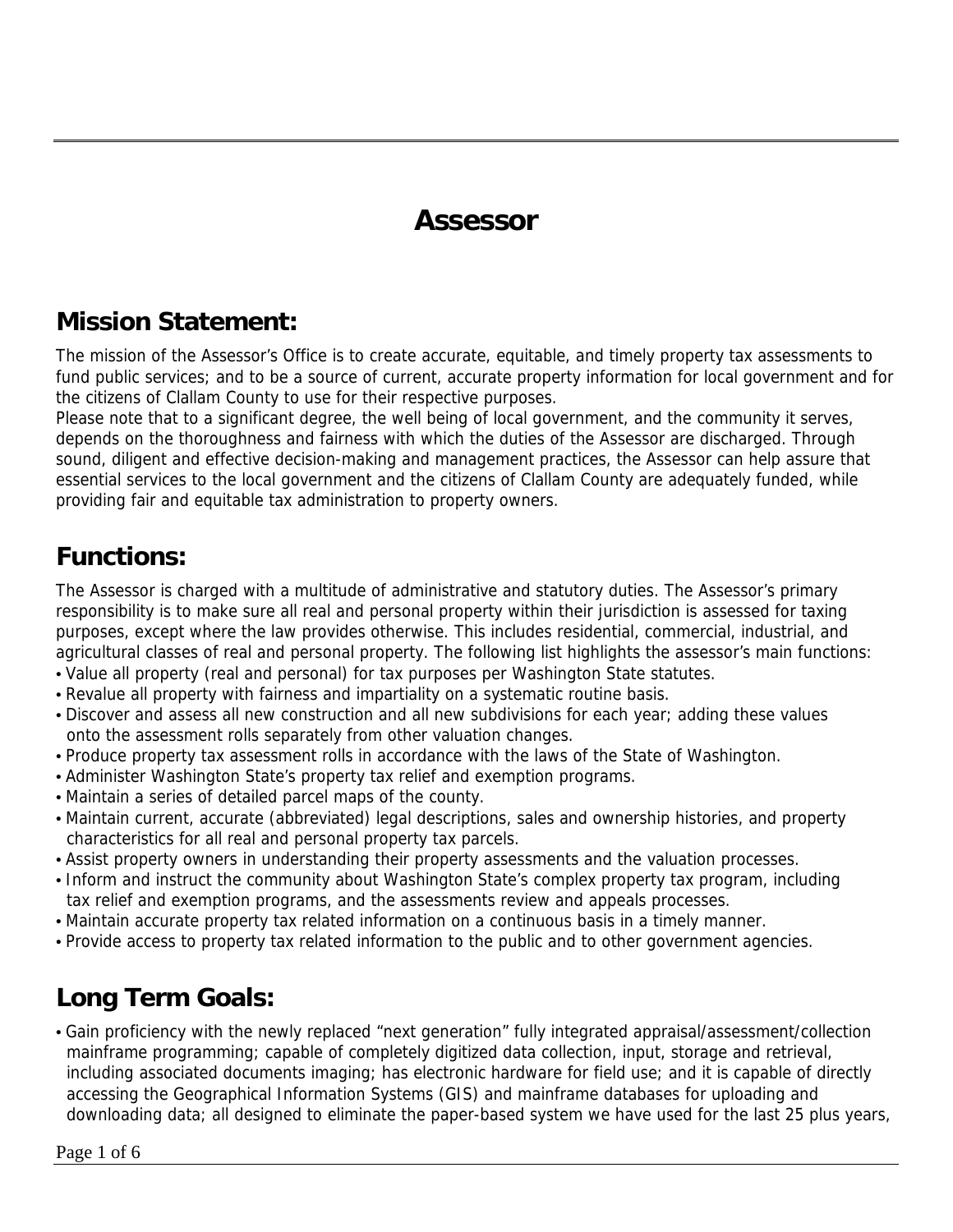including manual processing and filing with redundant data recording and data entry––all of which is costly in staff time, supplies, and resources. This will be an ongoing change in our office for some time, but this new software will allow us to better serve the taxpayers of Clallam County.

- Full implementation of a computerized statistical analysis program in conjunction with the GIS mapping program to achieve automated, more precise sales/assessment analysis for application in the valuation of all properties in the county for assessment purposes.
- Establish an efficient program for upgrading all GIS mapping products. The end results will be a cooperative (Assessor/Roads/DCD) (GIS) mapping program, set to the highest standards of accuracy determined by the user community.
- Provide all assessment related property information on the internet, including photos, diagrams, and other non-text items as appropriate.
- Completion of a comprehensive Office Policy Manual for consistent decision-making in all aspects of office business practices and procedures. (This is an ongoing task.)
- Achieve full compliance with Standard 6 of Uniform Standards of Professional Appraisal Practice.
- Cross-train staff in the areas of commercial and industrial real property appraisal; Personal Property appraisal: Current Use program administration; and Senior Citizen/Disabled Exemption program administration.

## **Short Term Objectives:**

- Further revision of procedures in order to complete the revaluation of all real property by May 31<sup>st</sup> each year with minimum staffing level changes – subject to approval by the Washington State Department of Revenue (DOR) per RCW 34.40.040.
- Further revision of procedures in order to complete personal property listing updates and revaluation, no later than May  $31<sup>st</sup>$  each year with existing staffing levels. Per DOR approval (RCW 34.40.040).
- Further revision of procedures in order to inspect and value all new construction and all new subdivisions by August  $31^{st}$ . Per DOR approval (RCW 36.21.070 through 36.21.090).
- Create a fully automated computerized program for accurately and consistently calculating levy rates for all taxing districts by December 31<sup>st</sup>.
- Streamline the State mandated continuous 4-year cyclical Senior/Disabled Property Tax Exemption eligibility re-verification program, first initiated in 2001.
- Continue to provide training opportunities for staff to insure consistency in decision-making in working with: community contacts; regarding the administration of various State exemption and tax relief programs; and conservation easements; and applying uniform appraisal standards; and other tax related business.
- Continue compiling a comprehensive Office Policy Manual for consistent decision-making in all aspects of office business practices and procedures.
- Move the cooperative GIS mapping plan into next phase of program  $-$  upgrading products to attain higher established accuracy standards; create automatic data conversion into various formats; enhance web site maps; and establish a long term a comprehensive plan and administration for the project.
- Continue a countywide audit of properties in current use programs for compliance with RCW's 84.33 and 84.34.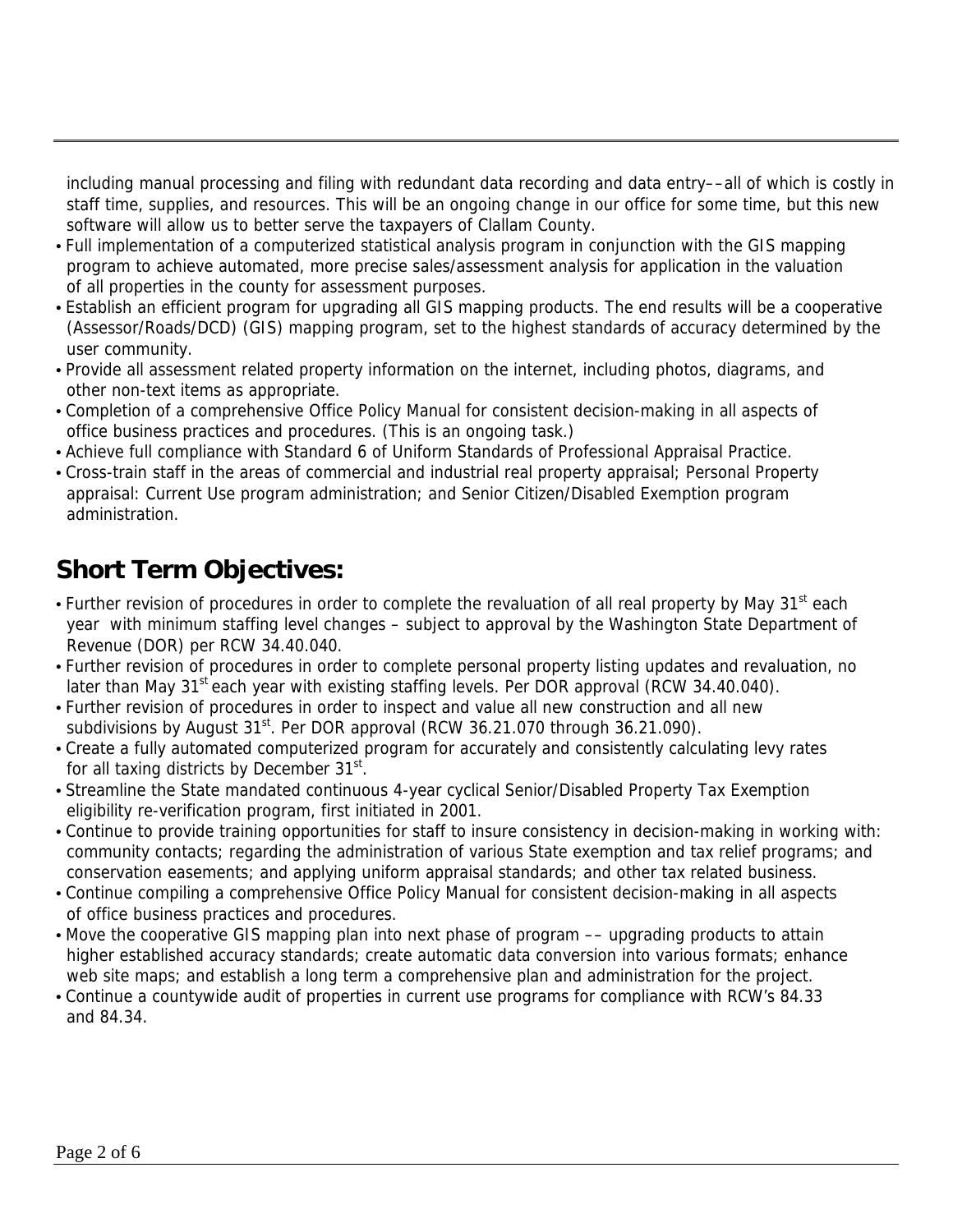#### **Accomplishments in 2009:**

- We have replaced the old Assessor/Treasurer's operating software program (Assessment, Administration, and Collections) with a fully integrated "next generation" programming. This is a major upgrade from the old Compu-Tech programming that has been in use for 26-year. We in the process of auditing and correcting information from the conversion process; this will be an ongoing process for some time.
- Nearly all of the Assessor's paper records, such as copies of Cancelation/Supplementals, Segregations, Mobile home movements, Personal Property records, and Commercial and Industrial records have now been scanned into digital form for easier access and retrieval. These paper records have been moved to a secure storage area, clearing many filing cabinets out of the office, making room for open expanded work areas.
- We are currently scanning directly into our new program various types of information that affect property valuation and ownership, which will help provide more accurate analysis and results.
- The Assessor's public terminals and internet sites now display real property sales information. This is an improvement over showing sales information only on individually selected parcels––one parcel at a time. With the new Appraisal/Collection software we will be updating our website this year with current and more complete information, enhancing the public's use of the internet.
- All of the appraisal staff and most of the Assessor's administration staff were able to attend continuing education courses again this past year. Appropriate staff education is essential to better meet the needs of the public––this is a priority.
- The administrative and public counter area in the office has been reorganized for more efficiency and better customer service. Allowing this to occur is another benefit derived from the documents scanning programs.
- We are continuing to work with several government agencies in a community GIS group. Participants include the County, the City of Port Angeles, P.U.D., and others. This group is sharing information to streamline processing and reduce redundant efforts by individual agencies.
- We have reorganized workflows and personnel to better serve the public. This is a work in process and we will continue to make changes to make the public more comfortable.
- We are continually increasing more lines of communication with other county departments which we have been actively developing. This has reduced or even eliminated duplicated efforts by multiple departments and cut down staff workloads.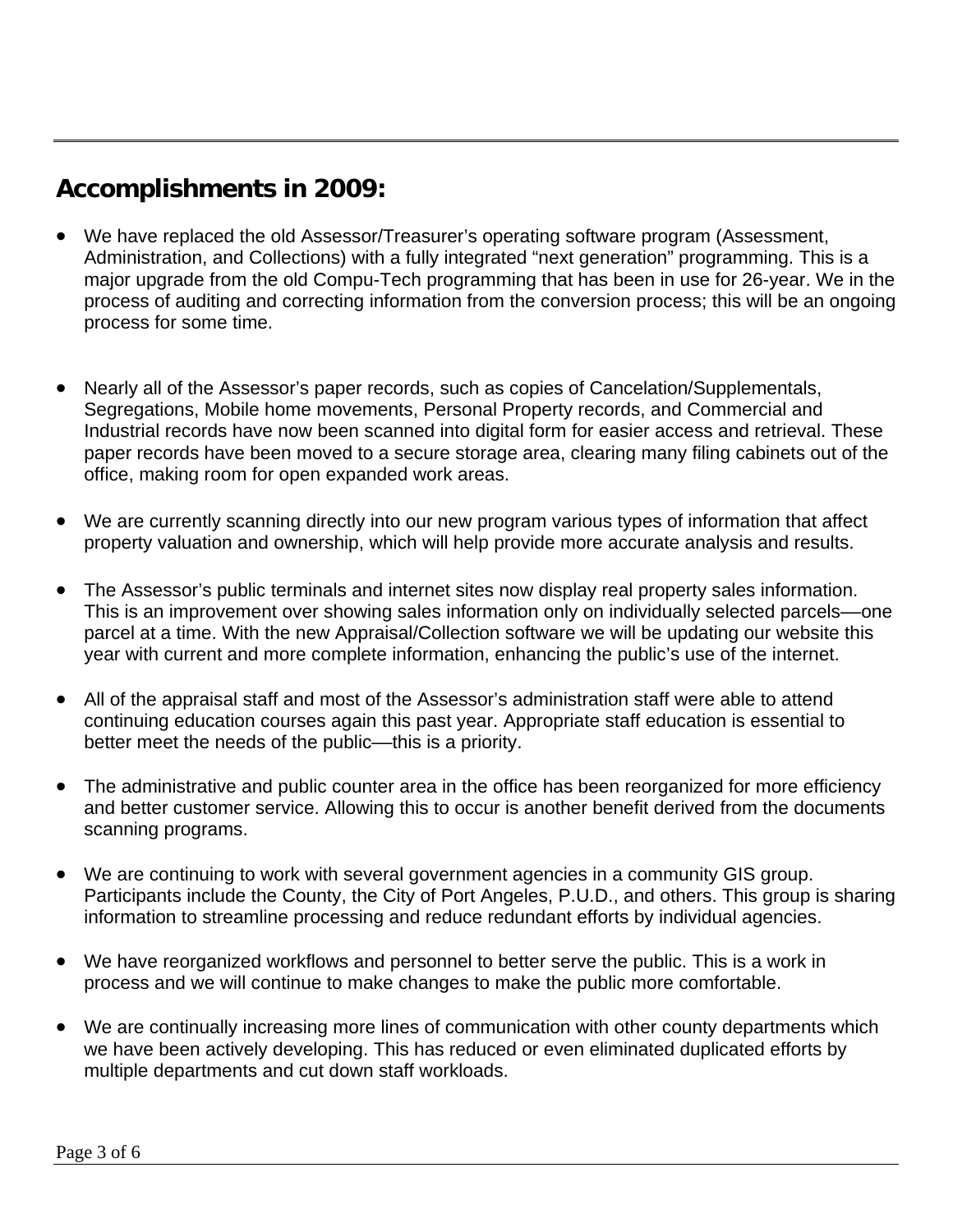## **Performance Indicators:**

|                                                  | 2007 Actual | 2008 Actual | 6/30/09        | 2010      |
|--------------------------------------------------|-------------|-------------|----------------|-----------|
|                                                  |             |             | Actual         | Goals     |
| Assessment Ratio (State's measure of             | 80.1%       | 82.1%       | <b>Unknown</b> | 90%       |
| Assessed Values to Market Values)                |             |             |                |           |
| New personal property accounts added             | 163         | 153         | 150            | Unknown   |
| (deletes not included)                           |             |             |                |           |
| Assessor's Budget without capital outlay for new | 1,145,861   | 1,181,731   | 642,634        | 1,246,154 |
| software                                         |             |             |                |           |
| Cost per real and personal property appraisal-   | 23.53       | 24.10       | 26.12          | 25.33     |
| Does not include new construction parcels        |             |             |                |           |

#### **Workload Indicators:**

|                                                          | 2007 Actual | 2008 Actual | 6/30/09<br>Actual | 2010<br>Estimated |
|----------------------------------------------------------|-------------|-------------|-------------------|-------------------|
| Parcels                                                  | 46,974      | 47,173      | 47,400            | 47,400            |
| <b>Personal Property Accounts</b>                        | 1,721       | 1,871       | Est. 1,800        | 1,800             |
| New Construction parcels to be inspected                 | 1844        | 1,488       | Est. 1,200        | 1,000             |
| New Construction Parcels (millions)                      | \$225.0     | 152.8       | Est. 75           | 70                |
| <b>Total Assessed Value (billions)</b>                   | 8.19        | 8.58        | Est. 8.2          | 8.25              |
| Real property parcels to be inspected for<br>revaluation | 8,500       | 9,540       | 8,490             | 8,500             |
| Parcels to statistically updated (approx)                | 38,500      | 37,630      | 38,910            | 38,950            |
| <b>Land Subdivisions</b>                                 | 300         | 200         | Unknown           | 150               |
| Property transfers (sales)                               | 2,480       | 1,650       | <b>Unknown</b>    | 1,200             |
| Tax appeals to Board of Equalization                     | 248         | 368         | Unknown           | 500               |

**\*Note: 2006 increase in Board Petitions due to market values.** 

#### **Staffing Level:**

|                              |       |       | Actual | Budgeted |
|------------------------------|-------|-------|--------|----------|
| <b>Full Time Equivalents</b> | 16.69 | 16.69 | 16.69  | 16.43    |

\*1 FTE transferred from Road Dept in 2007.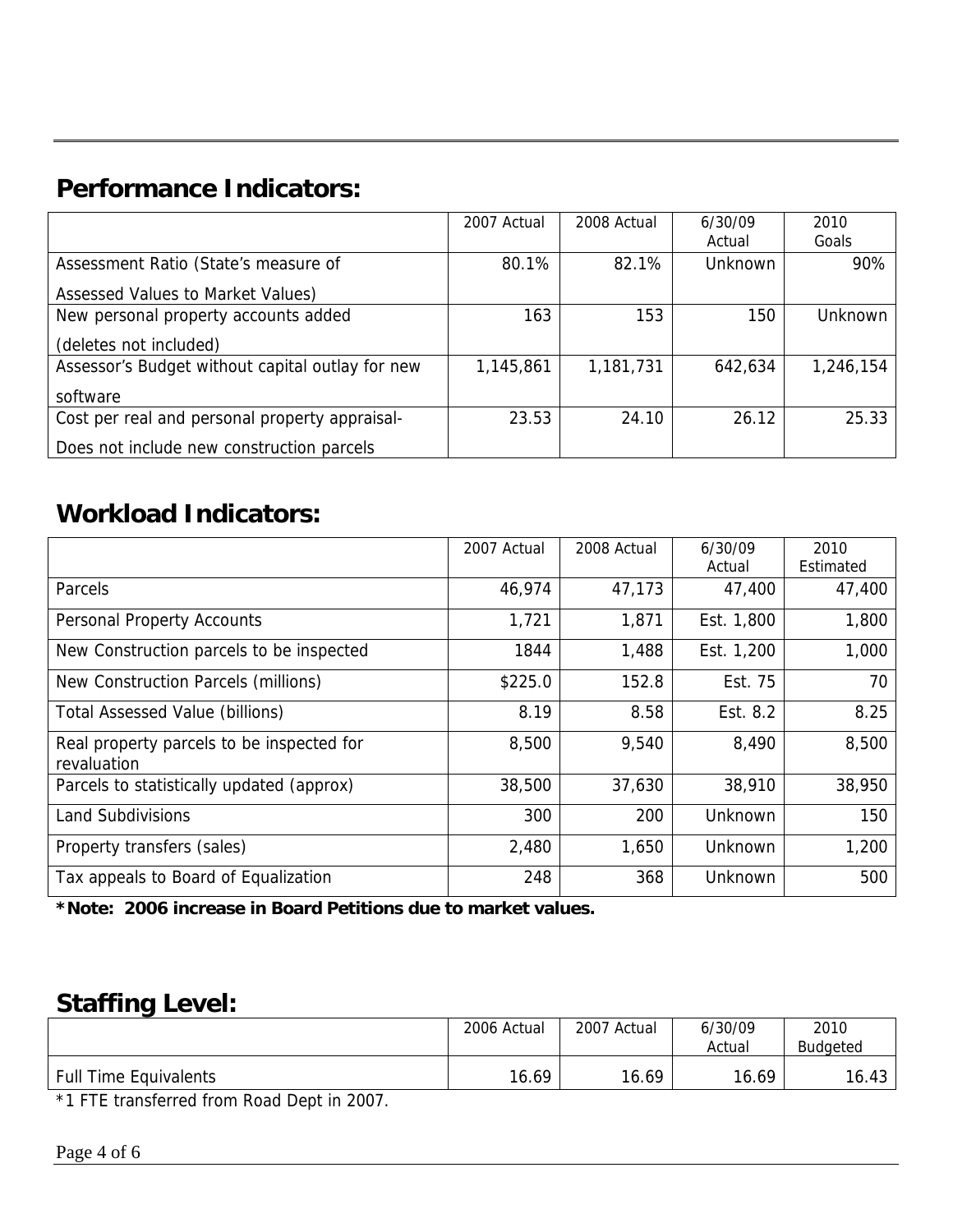# **Operating Budget**

#### **Revenues:**

|                                       | 2007 Actual    | 2008 Actual | 6/30/09   | 2010        |
|---------------------------------------|----------------|-------------|-----------|-------------|
|                                       |                |             | Actual    | Budgeted    |
| Taxes                                 | $\Omega$       | 0           |           |             |
| Licenses and Permits                  | $\Omega$       | 0           | 0         | O           |
| Intergovernmental Revenues            | $\overline{0}$ | $\Omega$    | 0         |             |
| <b>Charges for Goods and Services</b> | 8,120          | 6,285       | 4,965     | 6,500       |
| <b>Miscellaneous Revenues</b>         | $\overline{0}$ | 0           | 0         | 0           |
| <b>Other Financing Sources</b>        | 0              | 0           | 0         |             |
| <b>General Tax Support</b>            | 1,212,198      | 1,210,684   | 674,006   | \$1,217,224 |
| <b>TOTAL</b>                          | \$1,220,318    | \$1,216,969 | \$678,971 | \$1,223,724 |

# **Expenditures:**

|                                        | 2007 Actual    | 2008 Actual | 6/30/09   | 2010            |
|----------------------------------------|----------------|-------------|-----------|-----------------|
|                                        |                |             | Actual    | <b>Budgeted</b> |
| Salaries and Wages                     | 799,782        | 800,412     | 407,743   | 831,082         |
| <b>Personnel Benefits</b>              | 262,869        | 276,299     | 142,139   | 297,740         |
| <b>Supplies</b>                        | 13,603         | 11,667      | 3,668     | 13,400          |
| Other Services and Charges             | 19,354         | 11,403      | 3,562     | 63,100          |
| <b>Intergovernmental Services</b>      | $\overline{0}$ | 0           | 0         | 0               |
| <b>Interfund Payments for Services</b> | 26,960         | 19,438      | 11,014    | 18,402          |
| Capital Outlay                         | 97,750         | 97,750      | 110,845   | O               |
| <b>TOTAL</b>                           | \$1,220,318    | \$1,216,969 | \$678,971 | \$1,223,724     |